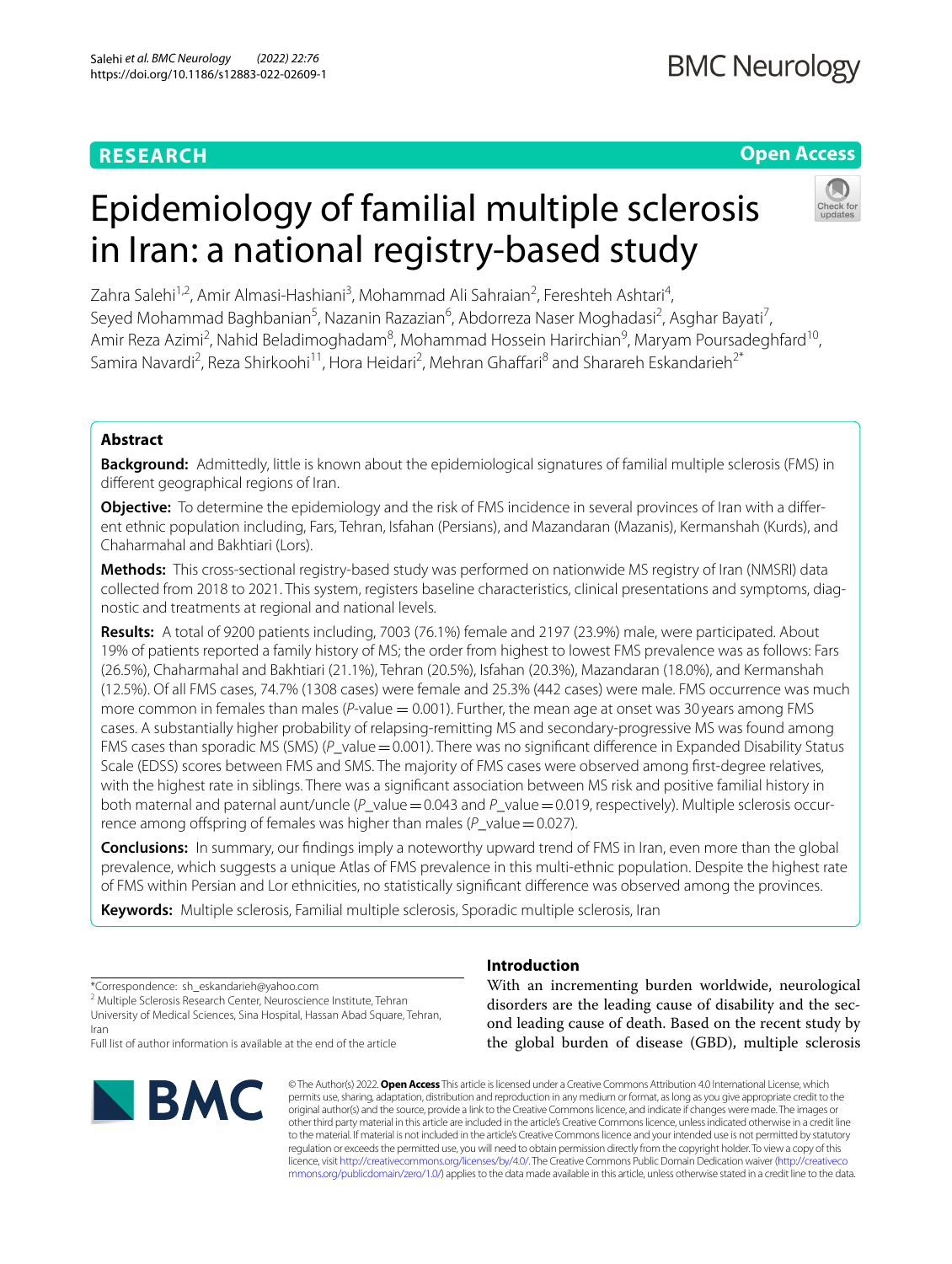(MS) was indicated among disorders that are followed by an increasing pattern of mortality and disability-adjusted life-years (DALY) rates [[1](#page-6-0)].

Multiple sclerosis, as the most common non-traumatic disorder of CNS, damages white and grey matter of the brain as well as the spinal cord, leading to demyelination and neurodegeneration and a wide spectrum of clinical manifestations  $[2]$  $[2]$  $[2]$ . The global prevalence of MS is estimated to be more than 2 million people and is approximately 2 to 3 times more common in women than men [[3\]](#page-6-2). Although the age of MS onset is usually 20–40 years old, it has been also reported in children and people aged 50years and older, known as the pediatric-onset of MS (POMS) and late-onset MS (LOMS), respectively [\[4](#page-7-0), [5](#page-7-1)]. The first clinical presentation of MS is termed clinically isolated syndrome (CIS), which is typically followed by four clinical patterns including, relapsing-remitting MS (RRMS), secondary-progressive MS (SPMS), and primary-progressive MS (PPMS), and progressive-relapsing MS (PRMS) [\[2](#page-6-1), [6\]](#page-7-2).

Based on several studies, it is well known that MS results from dysregulation of immune response. Despite decades of effort, the main cause of systematic inflammation and autoimmunity observed in MS remains to be elucidated [[7](#page-7-3)]. Numerous studies have pointed to the crucial role of a genetic component in MS susceptibility which endorses the aggregation of MS in families  $[8-10]$  $[8-10]$ . The global prevalence of familial MS (FMS) has been recently reported to be about 11.8% [\[11](#page-7-6)]. Given the impact of both genetic and environmental infuences (incl. Geographical and cultural characteristics), the prevalence of FMS shows an uneven distribution among the diferent populations [\[5,](#page-7-1) [12\]](#page-7-7). Similar to sporadic MS (SMS), the age of onset in FMS patients is typically ranged between 20 and 30years old [[5,](#page-7-1) [11,](#page-7-6) [13](#page-7-8)]. About FMS prevalence between males and females, there are controversial results [[14](#page-7-9)[–16](#page-7-10)]. According to family-based studies, the incidence of the disease is higher among frstand second-degree relatives, respectively. Moreover, it has been reported that FMS cases are more likely to present RRMS and SPMS [[17](#page-7-11), [18\]](#page-7-12).

In recent years, the prevalence and incidence of both SMS and FMS have been increased in Iran. With a higher intensity in the central part of the country, Iran is currently considered as an area with a high rate of MS [[19,](#page-7-13) [20\]](#page-7-14). Recently, a positive history of FMS among the Iranian population was found to be 3.3–26.7% [[21\]](#page-7-15). Specifcally, the trend of FMS in Tehran, the capital city of Iran, has increased signifcantly over the past 18 years; from 5% in 2003 to 13.04% in 2018 [[5\]](#page-7-1). Having the highest rate of diferent immigration, ethnic diversity, and socio-cultural conditions have made Tehran at the center of research priorities to evaluate FMS [\[5](#page-7-1), [22](#page-7-16)] and just a few studies have been performed regarding the FMS prevalence in other provinces of Iran [\[14](#page-7-9)].

Here, we used nationwide MS registry of Iran (NMSRI) data to estimate not only the prevalence and demographic characteristics of FMS in Iran, even to provide more clues about the epidemiologic statistics of FMS in diferent geographical regions and ethnicities.

#### **Materials and methods**

# **Study population**

The present cross-sectional registry-based study was conducted on clinically defnite MS patients' data recorded between December 4th, 2018, and January 1st, 2021 through the Nationwide MS registry of Iran (NMSRI). Several experts from 10 hospitals, 1 deputy of treatment, 7 MS societies, 20 governmental and private clinics flled the questionnaires and registered subjects' data in NMSARI  $[23]$  $[23]$  $[23]$ . The target population of the present study comprises all age and sex groups of 9929 MS patients in six provinces of Iran including, Tehran, Isfahan, Fars, and Mazandaran, and Kermanshah, and Charmahal and Bakhtiyari.

#### **Nationwide MS registry of Iran**

The NMSRI, with high reliability and validity, was launched in 2018. The registry has been set up to collect epidemiological features such as the prevalence, incidence, clinical presentations and symptoms, diagnostic and treatments, hospital course, and outcomes of MS by recording the patient data along with the annual followup. Completeness and maximum coverage of patients are the most important features of the registry system [\[23](#page-7-17)]. Multiple sclerosis diagnosis was confrmed for all cases by neurologists using the 2017 McDonald criteria [\[24\]](#page-7-18).

All cases and their-associated epidemiologic features in NMSRI were gathered with the received reports from all neurological departments at Iranian hospitals, clinics, and the Iranian MS Society (IMSS). The registration of information was done by a neurologist or some trained registrants. All the gathered data was transferred to the main registration system daily. This is a dynamic and follow-up registration system and patients were followed up every 6 months. The NMSRI includes information about (1) patient identifcation data: national identifcation (ID) number, full name and family name, gender, age, date of birth, place of residence in the previous year, and date of visit, (2) Family history of MS: MS history in the frst-, second-, and third-degree and other relatives, (3) Disease characteristics and course: date of diagnosis, types of MS, progress to secondary-progressive MS, Expanded Disability Status Scale (EDSS) score, (4) Medications: the name of all medications received by the patient during the last 3 years, dates of starting and stopping of each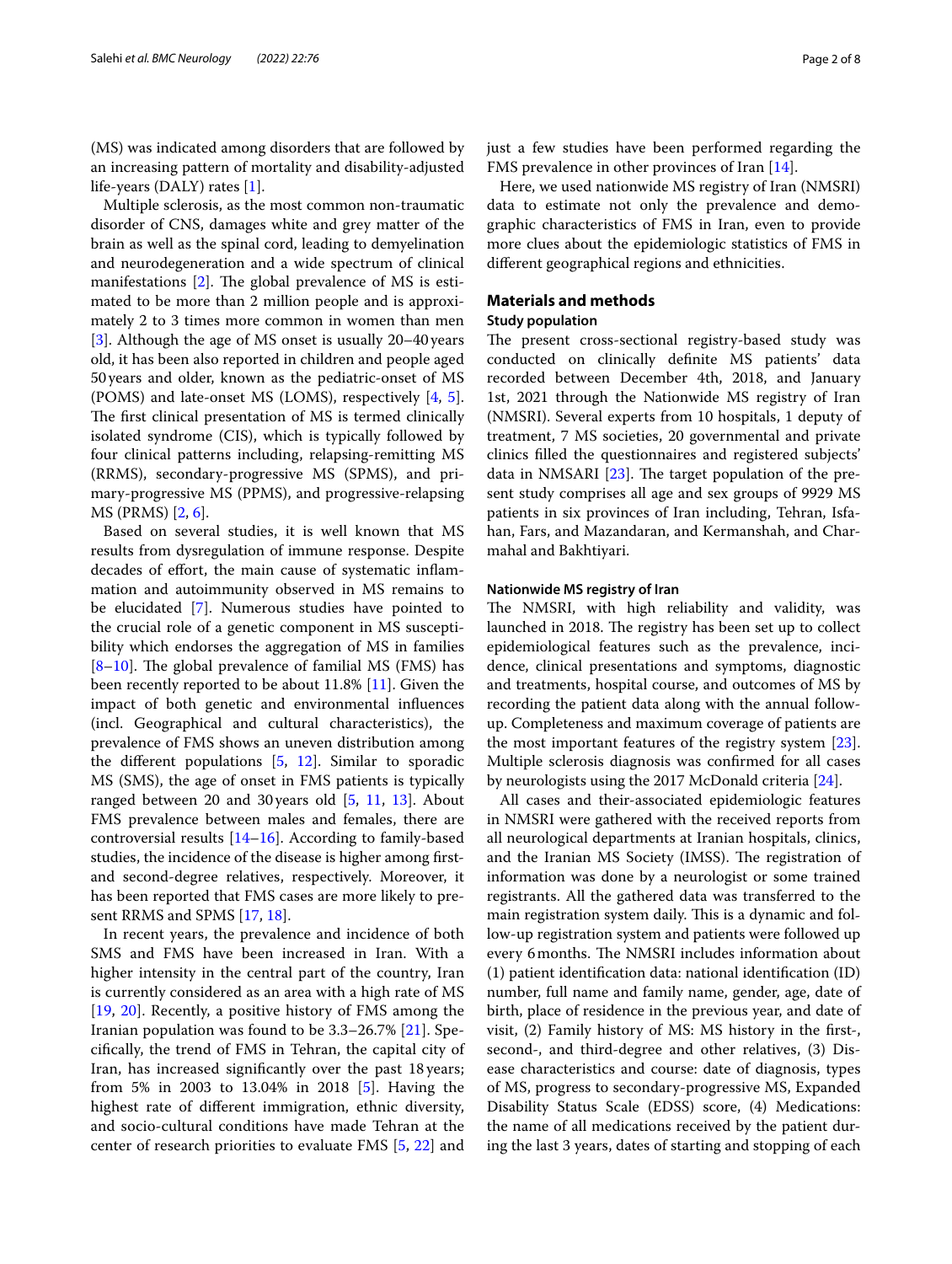medication, and the reason for medication discontinuation. The age at disease onset was defined as the age at which patients present the frst neurological symptoms associated with MS [\[23](#page-7-17)].

#### **Patients' classifcation**

Patients who were the only family member with MS were classifed into SMS. Further, to be classifed as a FMS case, the patients had to have at least one afected relative.

According to the classifcation of the International Pediatric MS Study Group (IPMSSG), cases with less than 18 years of age were identified as having POMS [\[25\]](#page-7-19). Those between 18 and 49.9years old, and patients with 50years old and over at disease onset were categorized as adultonset MS patients (AOMS) and LOMS, respectively [[26](#page-7-20)].

Relatives were divided into four categories: (1) frstdegree relatives including mother, father, siblings, and ofspring and spouse; (2) second-degree relatives including grandmother, grandfather, maternal aunt/ uncle, and paternal aunt/uncle; (3) third-degree relatives including maternal and paternal cousins; and (4) other relatives [[16\]](#page-7-10).

Additionally, MS patients subdivided into two groups according to the degree of kinship between the afected members: (1) families in which MS-afected patients belong to the same generation (e.g. afected siblings and cousins of the same generation), and (2) families in which MS-afected patients belong to two or more generations (e.g. afected parents and ofspring or afected siblings and afected uncles/aunts, etc.) [[27](#page-7-21)].

#### **Statistical analysis**

To describe the data, mean and, standard deviation or number (percentage) were used. Data analysis was performed using likelihood ratio chi-square, a two-sample test of proportions, independent t-test, and binary logistic regression. All tests were performed at a signifcance level of 0.05 using Stata software 13 (Stata Corp, College Station, TX, USA).

#### **Results**

In the present study, the data of 9200 MS patients with median age (SD) of  $30.6 \pm 8.9$ , 7003 (76.1%) being female and 2197 (23.9%) being male, from 6 diferent provinces of Iran were analyzed. Of these, 1750 were FMS  $(19, 95\% \text{ CI} = 18.2 - 19.8\%)$  and 7450 were SMS (81, 95%)  $CI = 80.2 - 81.8\%$ . The population consisted of 729 cases with unknown family history. The order from highest to lowest FMS prevalence was as follows: Fars (26.5%), Chaharmahal and Bakhtiari (21.1%), and Tehran (20.5%), Isfahan (20.3%), Mazandaran (18.0%), and Kermanshah  $(12.5\%)$ . The prevalence of familial and sporadic MS in each studies province is reported in Table [1](#page-2-0).

# **Sex ratio**

Of all FMS cases, 74.7% (1308 cases) were female and  $25.3\%$  (442 cases) were male. There was a significant difference in the prevalence of FMS between the two sexes  $(P_{value}=0.001)$  and the results showed that the prevalence of FMS among women is signifcantly higher than men. The highest FMS prevalence was observed among females in Fars (89.4%). There was no remarkable difference between familial (female/male: 2.95) and sporadic cases (female/male: 3.24) in terms of sex ratio (Table [1\)](#page-2-0).

#### **Age at disease onset**

The mean age of disease onset was 30.66 years  $(SD = 8.99 \text{ years}, 95\% \text{ CI} = 30.46 - 30.85)$ . In details, the mean age of MS onset in FMS was 30.67 years  $(SD = 8.8 \text{ years}, 95\% \text{ CI} = 30.22 - 31.11)$  and in SMS was

<span id="page-2-0"></span>**Table 1** Prevalence of familial and sporadic MS cases in studied provinces

| <b>Variables</b>    |            | <b>Tehran</b> | Mazandaran  | Chaharmahal<br>and Bakhtiari | Kermanshah  | <b>Isfahan</b> | Fars       | <b>Total</b> |
|---------------------|------------|---------------|-------------|------------------------------|-------------|----------------|------------|--------------|
| FMS (%)             |            | 679(20.5)     | 306 (18.0)  | 81(21.1)                     | 182 (12.5)  | 417 (20.3)     | 85(26.5)   | 1750 (19.0)  |
| SMS (%)             |            | 2632 (79.5)   | 1372 (81.8) | 303 (78.9)                   | 1267 (87.4) | 1640 (79.3)    | 236 (73.5) | 7450 (81.0)  |
| Age $\alpha$ (S.D.) | <b>FMS</b> | 30.2(8.7)     | 30.5(8.7)   | 30.8(7.7)                    | 32.2(9.9)   | 31.1(9.0)      | 29.2(7.6)  | 30.7(8.8)    |
|                     | <b>SMS</b> | 30.5(9.0)     | 29.9(8.6)   | 31.0(7.4)                    | 31.1(9.4)   | 30.9(9.3)      | 31.3(8.4)  | 30.6(9.1)    |
|                     | P value    | 0.462         | 0.346       | 0.847                        | 0.162       | 0.801          | 0.075      | 0.956        |
| FMS (%)             | Female     | 516 (76.0)    | 204(66.7)   | 67(82.7)                     | 137(75.3)   | 308 (73.9)     | 76 (89.4)  | 1308 (74.7)  |
|                     | Male       | 163 (24.0)    | 102(33.3)   | 14(17.3)                     | 45(24.7)    | 109(26.1)      | 9(10.6)    | 442 (25.3)   |
|                     | P value    | 0.001         | 0.001       | 0.001                        | 0.001       | 0.001          | 0.001      | 0.001        |
| FMS age<br>(S.D.)   | Female     | 30.2(8.5)     | 30.3(8.6)   | 31.2(8.1)                    | 32.7(9.7)   | 30.8(8.7)      | 29.3 (7.8) | 30.6(8.7)    |
|                     | Male       | 30.1(9.2)     | 30.9(9.1)   | 28.8(6.0)                    | 31.0 (10.5) | 32.2(9.8)      | 28.2(4.8)  | 30.8(9.4)    |
|                     | P value    | 0.861         | 0.606       | 0.287                        | 0.338       | 0.216          | 0.752      | 0.819        |
|                     |            |               |             |                              |             |                |            |              |

<sup>a</sup> Age at disease onset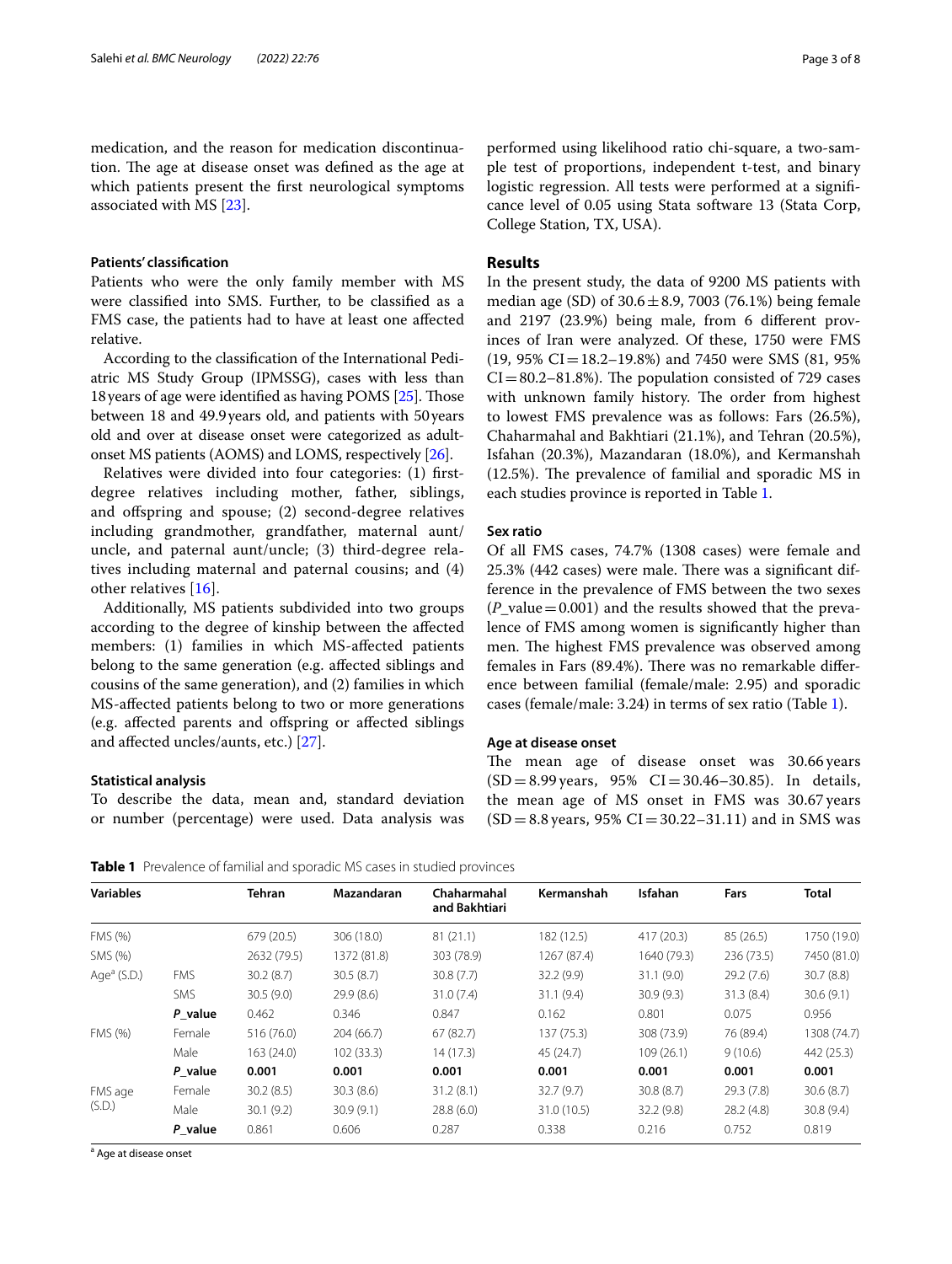<span id="page-3-0"></span>**Table 2** The distribution of age groups at disease onset among familial and sporadic MS cases

| <b>Age Groups</b> | SMS         | <b>FMS</b> | <b>Total</b> | OR (95% CI)         |
|-------------------|-------------|------------|--------------|---------------------|
| < 18              | 442 (6.8)   | 101(6.6)   | 543 (6.8)    | Reference           |
| $18 - 29$         | 3043 (46.9) | 703 (46.3) | 3746 (46.7)  | $0.98(0.78 - 1.24)$ |
| $30 - 39$         | 2118 (32.6) | 506 (33.4) | 2624 (32.8)  | $0.95(0.75 - 1.21)$ |
| $40 - 49$         | 740 (11.4)  | 171(11.3)  | 911 (11.4)   | $0.98(0.75 - 1.29)$ |
| >50               | 150(2.3)    | 36(2.4)    | 186(2.3)     | $0.95(0.62 - 1.45)$ |

<span id="page-3-1"></span>**Table 3** The frequency of MS types among familial and sporadic cases

| Type of MS<br>n(%) | <b>RRMS</b>                                             | <b>PPMS</b> | <b>SPMS</b> | <b>PRMS</b> | <b>CIS</b> |
|--------------------|---------------------------------------------------------|-------------|-------------|-------------|------------|
| <b>FMS</b>         | 1026 (72.7) 60 (4.25) 22 (15.7) 16 (1.13) 87 (6.2)      |             |             |             |            |
| SMS                | 4128 (70.42) 346 (5.9) 805 (13.7) 84 (1.43) 499 (8.5)   |             |             |             |            |
| Total              | 5154 (70.86) 406 (5.6) 1027 (14.1) 100 (1.4) 586 (8.06) |             |             |             |            |

*CIS* Clinically Isolated Syndrome, *RRMS* Relapsing-Remitting MS, *PPMS* Primary-Progressive MS, *PRMS* Progressive-Relapsing MS

<span id="page-3-2"></span>**Table 4** The number of MS patients among FMS cases

| 30.65 years $(SD = 9.02$ years, 95% $CI = 30.43 - 30.87$ ),    |
|----------------------------------------------------------------|
| respectively (Table 1). Overall, the results showed            |
| no significant difference in the age at disease onset          |
| between FMS and SMS $(P_{value}=0.956)$ . Amongst              |
| FMS patients, the lowest and the highest age of dis-           |
| ease onset was recorded in Fars (29.2 years) and Ker-          |
| manshah (32.9 years), correspondingly. Notably, FMS            |
| patients exhibited an approximately earlier age of onset       |
| than SMS in Fars (29.2 vs. 31.1, $P_{value} = 0.07$ ). Moreo-  |
| ver, there was no significant gender difference in age of      |
| disease onset among FMS patients (males $=$ 30.8 and           |
| females = 30.6 years old, respectively $(P_{value} = 0.819)$ ) |
| (Table 1).                                                     |
|                                                                |

In Table [2](#page-3-0), the distribution of age groups is represented by familial or sporadic MS. The likelihood ratio chi-square revealed that there was no signifcant difference in the occurrence of familial or sporadic MS in diferent age groups. Among familial MS, 46.3% were 18–29 years old. Logistic regression revealed the odds of FMS in age groups as follows: 18–29 (OR: 0.98, 95% CI: 0.78–1.21), 30–39 (OR: 0.95, 95% CI: 0.75–1.21), and 40–49 (OR: 0.98, 95% CI: 0.75–1.29), and  $\geq$  50 (OR: 0.95, 95% CI: 0.62–1.45).

#### **Multiple sclerosis types**

As shown in Table [3,](#page-3-1) in both familial and sporadic cases, the most common form of the disease was RRMS (72.7%) which was followed by SPMS (15.7%). However, PRMS is the rarest form among cases  $(1.13)$ . The likelihood ratio chi-square indicated a signifcantly higher probability of RRMS and SPMS among FMS cases (*P*\_ value =  $0.001$ ). There was not a significant difference in the mean EDSS scores between FMS and SMS groups  $(2.4 \pm 1.9 \text{ vs. } 2.3 \pm 1.9, P_{\text{value}} = 0.122).$ 

#### **Family history**

With an average of  $1.26$  (SD = 0.60) of the affected persons in studied families, 1246 (79.6%), 250 (15.96%),

**MS patients (n) Female Male Total** 1 948 (80.1) 298 (78.0) 1246 (79.6) 2 187 (15.8) 63 (16.5) 250 (15.96) 3 39 (3.3) 15 (3.9) 54 (3.5) 4 6 (0.5) 4 (1.05) 10 (0.64) 5 1 (0.08) 1 (0.26) 2 (0.13) 6 3 (0.25) 1 (0.26) 4 (0.26)

<span id="page-3-3"></span>**Table 5** Comparison of generation, maternal/ paternal, and pediatrics familial MS by gender

| <b>Variables</b>            | Female      | Male       | Total       | P value |
|-----------------------------|-------------|------------|-------------|---------|
| Same generation             | 820 (62.7)  | 252 (57.0) | 1072 (61.3) | 0.035   |
| <b>Different generation</b> | 321 (24.5)  | 108 (24.4) | 429 (24.5)  | 0.964   |
| Maternal                    | 373 (28.5)  | 127(28.7)  | 500 (28.6)  | 0.931   |
| Paternal                    | 326 (24.9)  | 104 (23.5) | 430 (24.6)  | 0.555   |
| <b>Maternal/Paternal</b>    | 35(2.7)     | 11(2.5)    | 46(2.6)     | 0.831   |
| Pediatric <sup>a</sup>      | 70 (6.1)    | 31(8.2)    | 101 (6.6)   | 0.174   |
| Adults <sup>b</sup>         | 1069 (93.9) | 347 (91.8) | 1416 (93.4) |         |

<sup>a</sup> Cases with less than 18 years old at disease onset

**b** Cases with 18-50 years old and over at disease onset

and 70 (4.53%) cases had one, two, and three or more persons with MS in their families, respectively. As shown in Table [4](#page-3-2), there was no signifcant diference in the number of afected persons between males and females  $(P_{value}=0.798)$ .

As shown in Table [5,](#page-3-3) among 1750 FMS patients, 1072 patients (61.3%) were in same generation and 429 patients (24.5%) were in diferent generations; since other relatives could not be categorized according to the generations afected by the disease, the sum of these two numbers is not 1. The frequency of MS patients among the same generation was signifcantly greater in women than men  $(62.7\% \text{ vs. } 57\%, P_{value}=0.035)$ . However, the frequency of afected individuals among diferent-generation was not statistically signifcant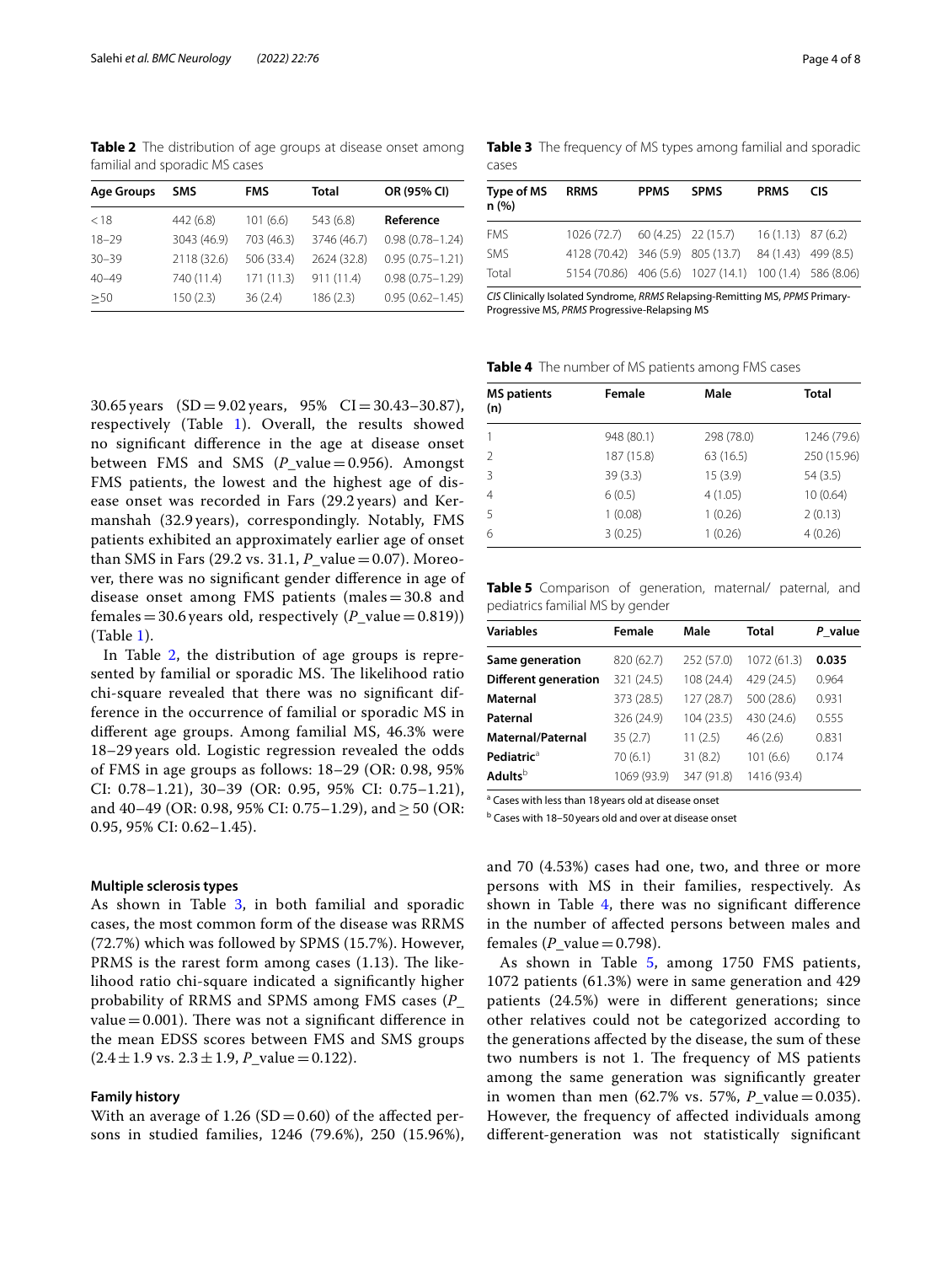between the two sexes  $(24.5 \text{ vs. } 24.4, P \text{ value}=0.964)$ . The results showed that 28.6 and 24.6% of FMS cases had a history of disease in the maternal and paternal relatives, respectively. 2.6% of FMS patients had MS history in both paternal and maternal relatives. There was no signifcant diference among males and females regarding the history of disease in the maternal/paternal relatives (Table [5](#page-3-3)).

Among FMS patients, 101 cases (6.7%) were pediatrics MS and  $1416$  cases (93.34%) were adults. The frequency of pediatric and adult FMS was not signifcantly diferent between females and males (Table [5\)](#page-3-3).

The findings regarding the family relatives were as follows: 582 (38.9%) in frst-degree relatives, 201 (13.1%) in second-degree relatives, 555 (36.1%) in third-degree relatives, and  $199$   $(12.9%)$  were in other relatives. The most common family history was related to siblings  $(n=538, 30.7\%)$ , followed by paternal cousin  $(n=315,$ 18.0%).

Of the total cases, 543 cases (6.8%) were pediatric and 7467 (93.22%) were adults. The frequency of FMS among the pediatric afected population was similar to its frequency among adults and 101 cases of pediatric and 1416 cases of adult had the familial history (18.6% vs. 18.9%,  $P$ <sub>\_</sub>value = 0.835). While there was a significant association between the history of MS among siblings  $(P_{value}=0.047)$ , a significant association was observed between the history of MS among fathers (*P*\_ value=0.014), maternal aunt/uncles  $(P_\text{value}=0.043)$ , paternal aunt/uncle  $(P_{value}=0.019)$  and pediatric MS  $(Table 6)$  $(Table 6)$  $(Table 6)$ .

#### **Familial MS transmission by sex**

Table [6](#page-4-0) presents a familial recurrence of MS according to the degree of relatives and sex. Among male MS patients, 3.6% of cases had a spouse with a history of MS, whereas, among females, it was less likely and the probability was estimated at 0.99% (*P*\_value=0.001). Multiple sclerosis occurrence among ofspring of females was higher than males  $(3.2\% \text{ vs. } 1.4\%, P \text{ value}=0.027)$ . In people with MS history in paternal aunt/uncle, FMS is more likely to occur in females than males (6.7% vs. 4.3%, *P* value = 0.05[6\)](#page-4-0) (Table 6).

#### **Discussion**

To the best of our knowledge, the majority of the FMS studies in Iran have been performed in a cross-sectional setting which sufers from numerous limitations such as selection bias. Hence, the goal of the present study was to determine various aspects of FMS in Iran's diferent ethnic groups through a registry system which made the current data more reliable than previous reports. All the information that was obtained from 9200 patients from six provinces with diferent ethnic populations including, Fars, Tehran, and Isfahan (Persians), Mazandaran (Mazanis), Kermanshah (Kurds), and Chaharmahal and Bakhtiari (Lors) were gathered through NMSRI during 2018 to 2021.

Overall, the result of this study showed that the prevalence of FMS in Iran was 19%. Hence, it is higher than the global prevalence estimated in recent studies (11.8% in 2021 and 12.6% in 2018) [\[11](#page-7-6), [13](#page-7-8)]. A systematic review and meta-analysis study performed by Moosazadeh et al. in 2017 also reported a high rate of

| Relationship to proband     | <b>Pediatric MS</b> | <b>Adults MS</b> | <i>*P</i> value | Female     | Male       | *P value |
|-----------------------------|---------------------|------------------|-----------------|------------|------------|----------|
| First-degree relative       | 35 (34.6)           | 566 (40.0)       | 0.291           | 523 (40.0) | 168 (38.0) | 0.462    |
| Father                      | 5(4.9)              | 17(1.2)          | 0.014           | 17(1.3)    | 9(2.1)     | 0.285    |
| Mother                      | 9(8.9)              | 84 (5.9)         | 0.255           | 68(5.2)    | 33(7.5)    | 0.085    |
| Sibling                     | 22(21.8)            | 438 (30.9)       | 0.047           | 412 (31.5) | 126 (28.5) | 0.236    |
| Offspring                   | 1(0.99)             | 45(3.2)          | 0.154           | 42(3.2)    | 6(1.4)     | 0.027    |
| Spouse                      | 1(0.99)             | 23(1.6)          | 0.598           | 13 (0.99)  | 16(3.6)    | 0.001    |
| Second-degree relative      | 25(24.7)            | 199 (14.1)       | 0.006           | 196 (15.0) | 60 (13.6)  | 0.465    |
| Paternal grandmother/father | 0(0)                | 6(0.42)          | 0.363           | 3(0.23)    | 3(0.68)    | 0.193    |
| Maternal grandmother/father | 0(0)                | 11(0.78)         | 0.217           | 7(0.54)    | 5(1.13)    | 0.214    |
| Maternal aunt/uncle         | 14 (13.9)           | 109(7.7)         | 0.043           | 102(7.8)   | 36(8.1)    | 0.816    |
| Paternal aunt/uncle         | 12(11.9)            | 78 (5.5)         | 0.019           | 88(6.7)    | 19(4.3)    | 0.056    |
| Third-degree relative       | 29 (28.7)           | 472 (33.3)       | 0.335           | 446 (34.1) | 135 (30.5) | 0.168    |
| Maternal cousin             | 10(9.9)             | 239 (16.9)       | 0.052           | 228 (17.4) | 65 (14.7)  | 0.180    |
| Paternal cousin             | 21(20.8)            | 254 (17.9)       | 0.479           | 238 (18.2) | 77 (17.4)  | 0.713    |
| <b>Others</b>               | 11 (10.9)           | 160(11.3)        | 0.900           | 152 (11.6) | 47 (10.6)  | 0.569    |

<span id="page-4-0"></span>**Table 6** Familial recurrence of MS regarding the degree of relatives

\* Likelihood-Ratio Chi-Squared Test was used. The numbers in parentheses are "percentages" inside Table [6](#page-4-0)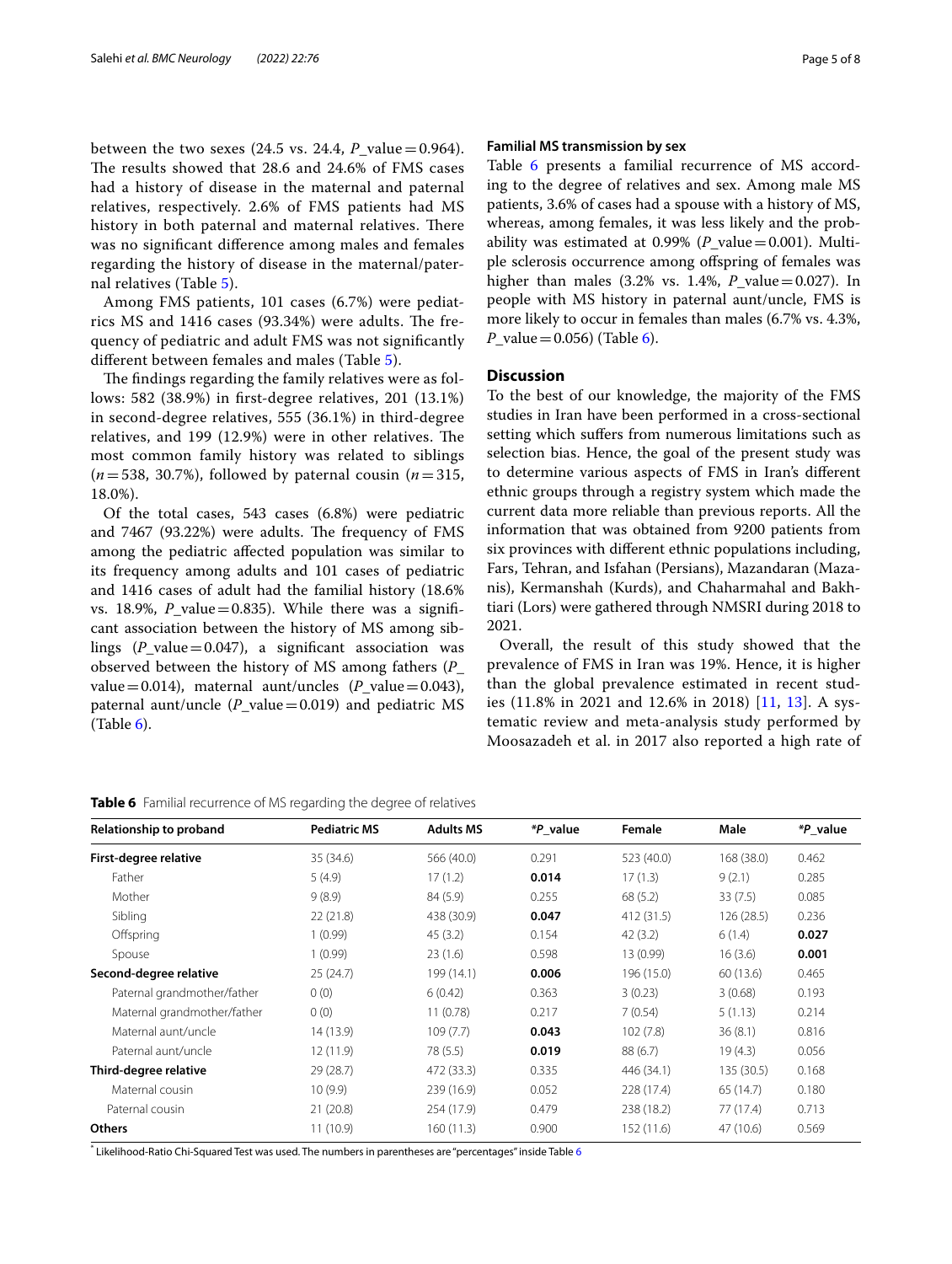FMS among Iranian people, ranging from 3.3 to 26.7% [[21](#page-7-15)]. While FMS in Iran was more prevalent than what was reported in Saudi Arabia [\[12\]](#page-7-7), the estimated prevalence in our study was less than the prevalence reported in the study of Abu Dhabi by Ceccarelli et al. in 2020 [[15](#page-7-22)]. In addition to being located in a region with a high prevalence of FMS, Iran has a growing trend of FMS which suggests a unique Atlas of FMS prevalence in this multi-ethnic population [[20\]](#page-7-14). Given the complex nature of MS and the role of genetic contribution to MS risk, consanguineous marriage should be weighed among FMS patients in Iran, a country with high rates of parental consanguinity [\[28–](#page-7-23)[30\]](#page-7-24).

According to the subgroup analysis in terms of the province, the highest rate of FMS was in Persians and Lors, respectively. The results of a retrospective study on 871 MS patients in Shiraz between April 2004 and April 2018 described that 5.5% of patients had a history of MS in their family members [\[31](#page-7-25)]. Similarly, the current study and all our previous studies in Tehran indicated that FMS prevalence rose steadily; from 5% in 2003 to 13.04% in 2018 [\[22](#page-7-16)]. Nonetheless, no study was found that has evaluated FMS prevalence in Chaharmahal and Bakhtiari. In the current study, the prevalence of FMS in Isfahan [\[14](#page-7-9), [32,](#page-7-26) [33\]](#page-7-27) and Mazandaran [[34](#page-7-28), [35](#page-7-29)] was lower than in the previous. One study reported the 1.2% FMS prevalence in Kermanshah in 2012 [[36\]](#page-7-30). Despite the higher rate of FMS within Persians, no statistically signifcant diference was observed among the provinces. It is important to note that the lowest FMS prevalence was found in Kermanshah and Mazandaran; they are located in the west and north of the country, respectively. As developed and industrial cities, a high frequency of FMS was found in Fars, Tehran, and Isfahan provinces. Strikingly, the discrepancies among the provinces highlight the existence of considerable variance in terms of both genetic and environmental factors such as the high stress of living in industrial cities, air pollution efects, and lifestyles across regions of a geographic area.

In the context of FMS gender distribution, FMS was found to be higher among Iranian females compared with males. Overall, this result is consistent with the results of earlier studies across other countries [\[17,](#page-7-11) [37\]](#page-7-31). Remarkably, females in Fars province showed the highest prevalence of FMS which might refect the altered lifestyle factors within those females during the past decades. Making an explanation for the high prevalence of FMS among females in Fars could be an interesting topic for future studies.

In this study, the mean age of disease onset was 30.66years. Furthermore, the mean age of patients at the time of disease onset was 30.7 and 30.6 years for FMS and SMS cases, respectively. The mean age of onset among Iranian FMS patients was more than 28.7 years which was reported in a worldwide study of 6114 FMS cases out of 15 studies [\[11\]](#page-7-6). However, the age of SMS onset was lower than 42.7years reported in British Columbia MS (BCMS) database [[38](#page-7-32)], 32.4years reported in Argentina [[39\]](#page-7-33), and 31.33years reported in Greece [\[40\]](#page-7-34). Almost identical results in MS age of onset were observed in Abu Dhabi and Italy  $[15, 38]$  $[15, 38]$  $[15, 38]$  $[15, 38]$  $[15, 38]$ . Concerning our findings, the youngest age of disease onset was found among FMS patients in Fars, which was estimated to be signifcantly lower in comparison to sporadic cases. Comparably, Ehtesham et al. reported the lowest age of disease onset in Shiraz city of Iran [[11](#page-7-6)]. Given that Iran's population growth rate is currently declining, the average age of MS incidence in Iran appears to be rising and approaching that of developed countries.

As regards the distribution of age groups, most of patients were identifed as AOMS (91.6%) followed by POMS (6.8%) and LOMS (2.3%), respectively. The percentage of LOMS was approximately greater in FMS (2.4%) than SMS (2.3%). However, it should be noted that there was no signifcant diference in the mean age of onset neither between the two groups nor between the two genders within FMS patients. The present results are comparable to those reported by Mirmosayyeb et al.; of 2627 cases, 4.8% as early-onset of MS (EOMS), 3.20% as LOMS, and 91.93% as AOMS [[26\]](#page-7-20). Further, 671 RRMS patients were evaluated in a retrospective long-term follow-up study. Of these, 143 (21.3%) were LORRMS (>40years) and 528 (78.7%) were young-onset RRMS (YORRMS; 18–40years) [[41\]](#page-7-35).

Comparable to those results reported elsewhere [\[26](#page-7-20)], the most common form of disease in the present study was RRMS, which was followed by SPM, PPMS, and RPMS. Based on the data taken from the Isfahan Hakim MS database, LOMS patients had a higher risk of conversion from RRMS to SPMS in a shorter time (years) compared to EOMS and AOMS [[26\]](#page-7-20). Although YORRMS showed more brain MRI infammatory features, the survival curves analyses showed higher probability of reaching EDSS 6.0 for LORRMS in a shorter time (months) [[41\]](#page-7-35). Remarkably, our results showed that FMS patients have a signifcantly higher rate of RRMS and SPMS types than SMS, although they show similar EDSS scores. Likewise, Steenhof et al. also described greater percentages of relapsing course in FMS compared to SMS  $[17]$  $[17]$ . The present fndings showed the considerable impression of familial history on the disease course which should be taken in consideration.

The number of affected members is variable in familybased reports [\[5](#page-7-1), [11\]](#page-7-6). In this study, the number of patients in a family ranged from one to six and the most of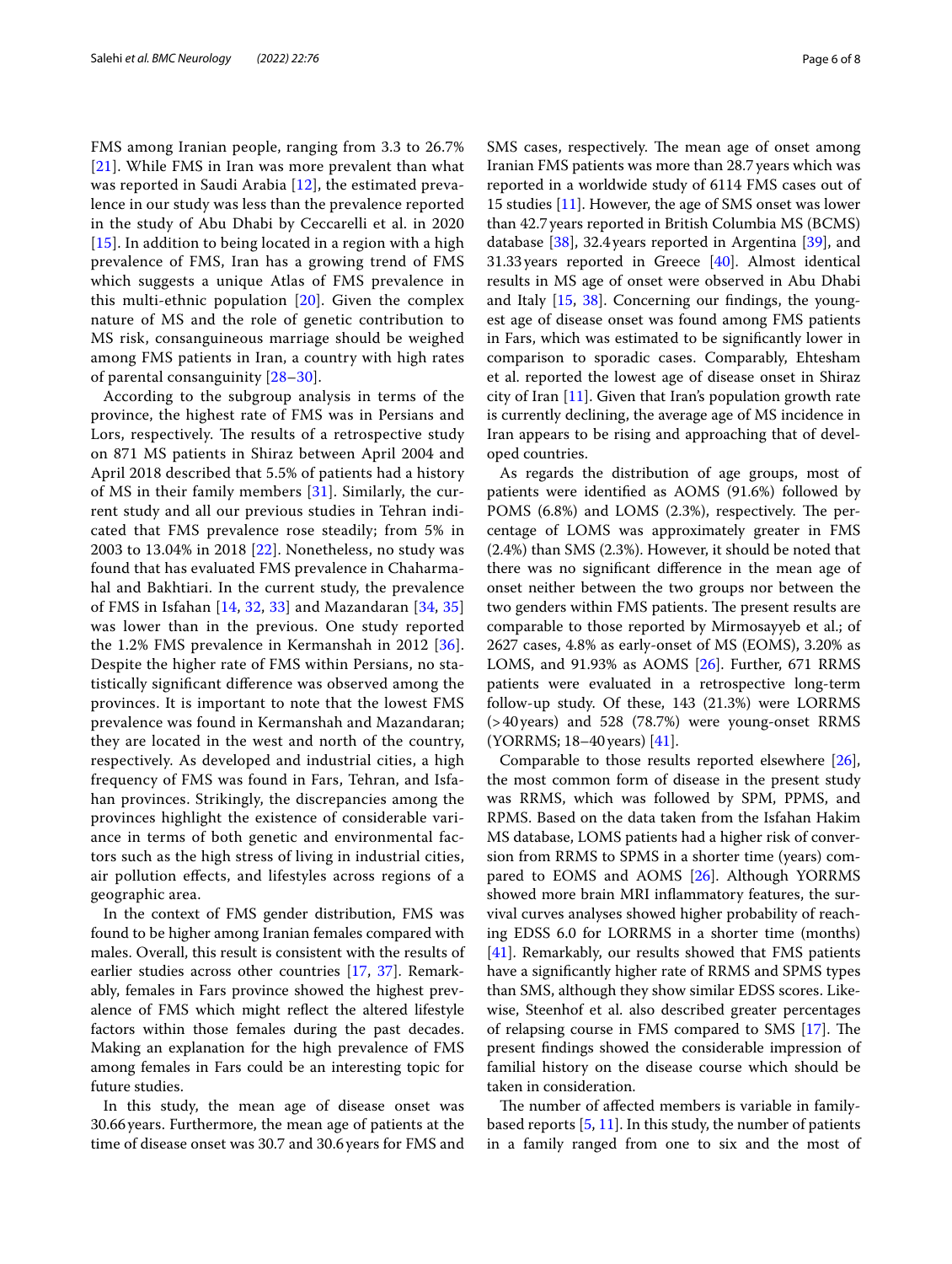affected cases were in the same generation. The latter was signifcantly higher in women than men. Overall, MS risk was reported seven times more in patients with relatives having MS  $[42]$ . Like other studies  $[5, 16, 17]$  $[5, 16, 17]$  $[5, 16, 17]$  $[5, 16, 17]$  $[5, 16, 17]$  $[5, 16, 17]$ , first- and third-degree relatives, especially siblings and paternal cousins of the afected individuals, were the prevalent kindship in the current study. Particularly, there was a signifcant association between already diagnosed adult MS patients and their siblings. Further, a signifcant association between pediatric MS and the afected father as well as both afected maternal and paternal aunt/uncles was identifed. Previously, other studies also found a higher rate of MS development among parent-child relations [\[39](#page-7-33), [43](#page-7-37)]. Particularly, 2–4% increased risk of childhood-onset of MS was evident in multi-incident MS families with a frst-degree relative with MS (i.e. parent or sibling) [\[42](#page-7-36), [44\]](#page-7-38).

Based on our fndings wives of MS probands experience an increased risk of MS compared to husbands. A nation world cohort study by Nielsen et al. found completely diferent results; i.e. "spouses of MS patients did not experience an increased risk of MS" and suggested no key role for environmental factors during adulthood [\[42](#page-7-36)]. We further assessed whether there was an association between paternal or maternal MS and the occurrence of disease in ofspring. It was found that MS is more likely to be transmitted from mother to child than from father to child. Based on a similar study conducted by Steen Hof, it was recognized that MS is transmitted more from mother to child. Out of 133 cases of MS, 44 were between mother and child and 23 were between father and child [[17\]](#page-7-11). Maternal illness during pregnancy, exposure to maternal passive smoking, and use of pesticides in the household during pregnancy may increase the chance the ofspring will go on to develop MS.

### **Limitation**

The nationwide MS registry of Iran (NMSRI) has been held since 2018 and has not reached the maximum coverage yet. While Iran has thirty-one provinces, six of them have been examined in the present study. Hence, we might underestimate FMS prevalence in Iran. Since parents can be of diferent ethnicities, the exact ethnicity of the individuals is unknown. Further, measuring EDSS scores by diferent neurologists in diferent areas is associated with a considerable measurement bias.

#### **Abbreviations**

MS: Multiple sclerosis; FMS: Familial MS; SMS: Sporadic MS; CIS: Clinically Isolated Syndrome; RRMS: Relapsing-Remitting MS; SPMS: Secondary-Progressive MS; PPMS: Primary-Progressive MS; PRMS: Progressive-Relapsing MS; POMS: Pediatric onset of MS; LOMS: Late-onset MS; AOMS: Adult-onset of MS; EDSS: Expanded disability status scale.

#### **Acknowledgments**

We would like to express appreciation for receiving the research grant of Tehran University of Medical Sciences and the assistance of the NMSRI staff whose kind cooperation made this research possible. The authors are deeply grateful to Miss Saeideh Ayobi whose help has been invaluable throughout this study.

#### **Authors' contributions**

SE and MA S: Conceptualization and methodology. MA S, FA, SM B, NR, A NM, AB, AA, NB, MH, MP, and SN: Data gathering. AAH: Data analysis. AAH and ZS: Data interpretation. ZS: Writing – original draft. ZS, SE, and AAH, and RS: Writing – review & editing. All authors approved the fnal version to be published; they all agreed to be accountable for all aspects of the work.

#### **Funding**

Tehran University of Medical Sciences and Health Services.

#### **Availability of data and materials**

The data sets used and analyzed during the study are available from the corresponding author on reasonable request. All code will be provided by STATA software if required.

#### **Declarations**

#### **Ethics approval and consent to participate**

The study was approved ethically by the institutional review board of Tehran University of Medical Sciences, Tehran, Iran (IR.TUMS.NI.REC.1399.034). The procedures used in this study adhere to the tenets of the Declaration of Helsinki. Informed consent was obtained from each participant. In the study, the privacy of the participants was maintained.

#### **Consent for publication**

Not applicable.

# **Competing interests**

The authors declare that there is no confict of interest.

#### **Author details**

<sup>1</sup> Department of Immunology, School of Medicine, Tehran University of Medical Sciences, Tehran, Iran. <sup>2</sup> Multiple Sclerosis Research Center, Neuroscience Institute, Tehran University of Medical Sciences, Sina Hospital, Hassan Abad Square, Tehran, Iran.<sup>3</sup> Department of Epidemiology, School of Health, Arak University of Medical Sciences, Arak, Iran. <sup>4</sup>Isfahan Neurosciences Research Center, Isfahan University of Medical Sciences, Isfahan, Iran. <sup>5</sup> Department of Neurology, Booalicina Hospital, Mazandaran University of Medical Sciences, Sari, Iran. <sup>6</sup> Department of Neurology, Medicine Faculty, Kermanshah University of Medical Sciences, Kermanshah, Iran. 7 Department of Neurology, Shahrekord University of Medical Sciences and Health Services, Shahrekord, Iran. <sup>8</sup> Department of Neurology, Shahid Beheshti University of Medical Sciences, Tehran, Iran. <sup>9</sup> Iranian Centre of Neurological Research, Neuroscience Institute, Tehran University of Medical Sciences, Tehran, Iran. 10Clinical Neurology Research Center, Shiraz University of Medical Sciences, Shiraz, Iran. 11Cancer Research Institute, Imam Khomeini Hospital Complex, Tehran University of Medical Sciences, Tehran, Iran.

#### Received: 7 October 2021 Accepted: 28 February 2022 Published online: 05 March 2022

#### **References**

- <span id="page-6-0"></span>1. Feigin VL, Nichols E, Alam T, Bannick MS, Beghi E, Blake N, et al. Global, regional, and national burden of neurological disorders, 1990–2016: a systematic analysis for the global burden of disease study 2016. Lancet Neurol. 2019;18(5):459–80.
- <span id="page-6-1"></span>2. Dobson R, Giovannoni G. Multiple sclerosis–a review. Eur J Neurol. 2019;26(1):27–40.
- <span id="page-6-2"></span>3. Wallin MT, Culpepper WJ, Nichols E, Bhutta ZA, Gebrehiwot TT, Hay SI, et al. Global, regional, and national burden of multiple sclerosis 1990–2016: a systematic analysis for the global burden of disease study 2016. Lancet Neurol. 2019;18(3):269–85.